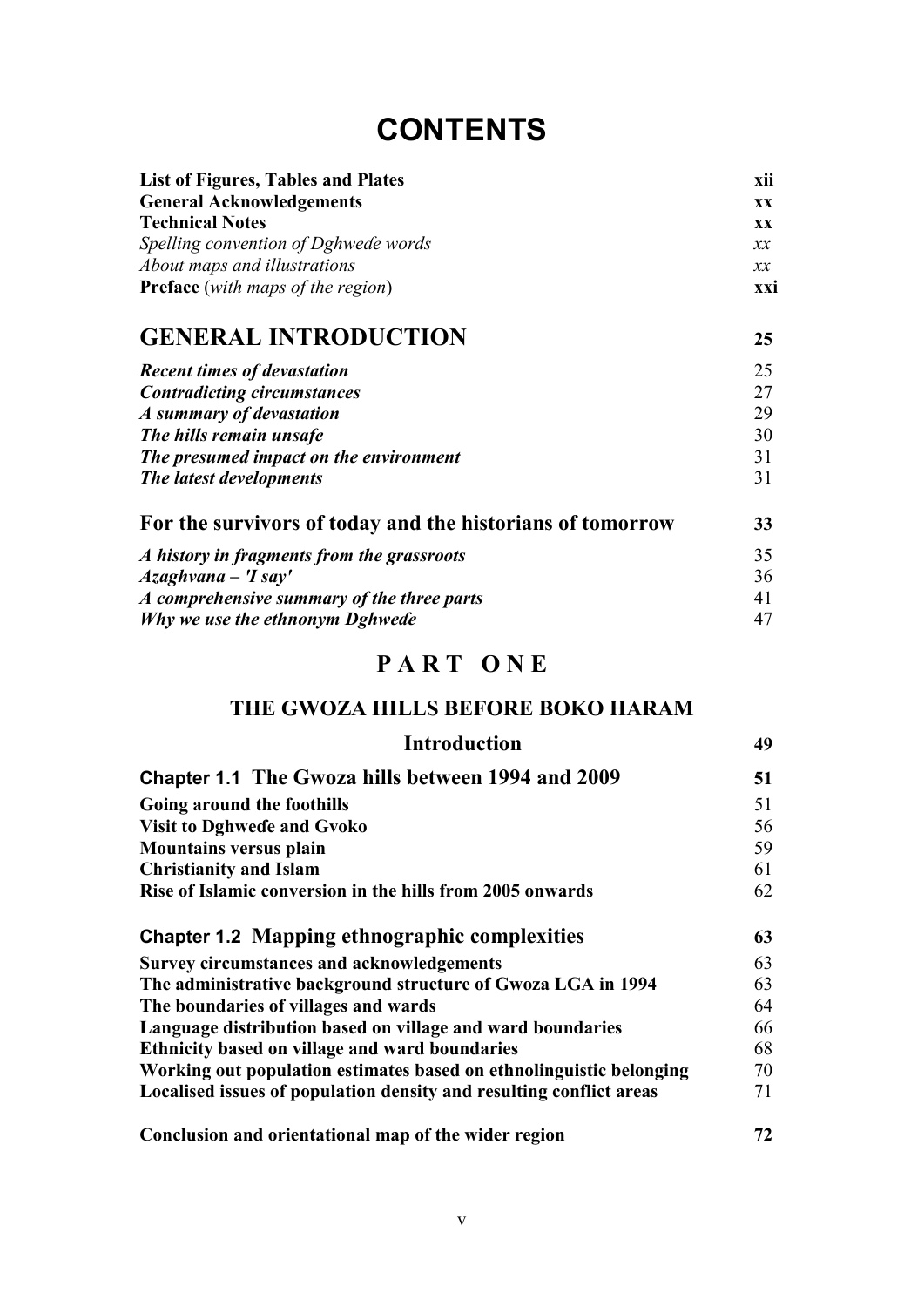### **P A R T T W O**

| <b>KEY SOURCES TOWARDS A SHARED SUBREGIONAL PAST</b>                                                                                                 |     |
|------------------------------------------------------------------------------------------------------------------------------------------------------|-----|
| <b>Introduction</b>                                                                                                                                  | 75  |
| Chapter 2.1 Between the pre-colonial Wandala and the DGB sites                                                                                       | 77  |
| <b>Introduction</b>                                                                                                                                  | 77  |
| The role of Kirawa in early written sources                                                                                                          | 78  |
| The contemporaneity of the DGB sites                                                                                                                 | 80  |
| <b>Mentions of hill areas by Leo Africanus</b>                                                                                                       | 86  |
| Tribute arrangements and the link to slave raiding in the hills                                                                                      | 88  |
| The threat of pre-colonial slave raiding according to Dghwede oral accounts<br>The pre-colonial boundary between Fulbe and Wandala according to oral | 90  |
| accounts                                                                                                                                             | 93  |
| The roots of the sun and the moon legend                                                                                                             | 94  |
| The ethnoarchaeological potential of the tale                                                                                                        | 94  |
| Katala-Wandala of the hills                                                                                                                          | 97  |
| Conclusion                                                                                                                                           | 99  |
| <b>Chapter 2.2 Unsettling colonial years</b>                                                                                                         | 101 |
| <b>Introduction</b>                                                                                                                                  | 101 |
| <b>Coming under German and British rule</b>                                                                                                          | 102 |
| Readjustments under British Mandateship                                                                                                              | 103 |
| The Dghwede version of Hamman Yaji's arrest and death                                                                                                | 105 |
| Mountain versus Plain: pagan reorganisation and the issue of self-                                                                                   |     |
| governance                                                                                                                                           | 109 |
| The issue of 'Pagan Reorganisation'                                                                                                                  | 110 |
| Western education for the development of a new colonial local elite                                                                                  | 111 |
| The failure of the 1950s resettlement scheme                                                                                                         | 112 |
| The file 'Gwoza Terracing' – Stanhope White and the stone wall terraces of<br>Ghwa'a                                                                 | 113 |
| Limankara and Disa become the newly planned resettlement area                                                                                        | 114 |
| The killing of lawan Buba - the 'Gwoza Affair'                                                                                                       | 116 |
| Tada Nzige's oral account of the 'Gwoza Affair'                                                                                                      | 121 |
| The process of Christianity                                                                                                                          | 126 |
| Two Plebiscites on the route to independence                                                                                                         | 129 |
| Conclusion                                                                                                                                           | 131 |

## **P A R T T H R E E**

#### **DGHWEƊE ORAL HISTORY RETOLD**

| <b>Introduction</b>                                        | 133 |
|------------------------------------------------------------|-----|
| <b>Chapter 3.1 Names and places</b>                        | 139 |
| <b>Introduction</b>                                        | 139 |
| <b>Two colonial sources</b>                                | 140 |
| Moisel's (1913) view of the Gwoza hills                    | 140 |
| Dghwede settlement units according to captain Lewis (1925) | 144 |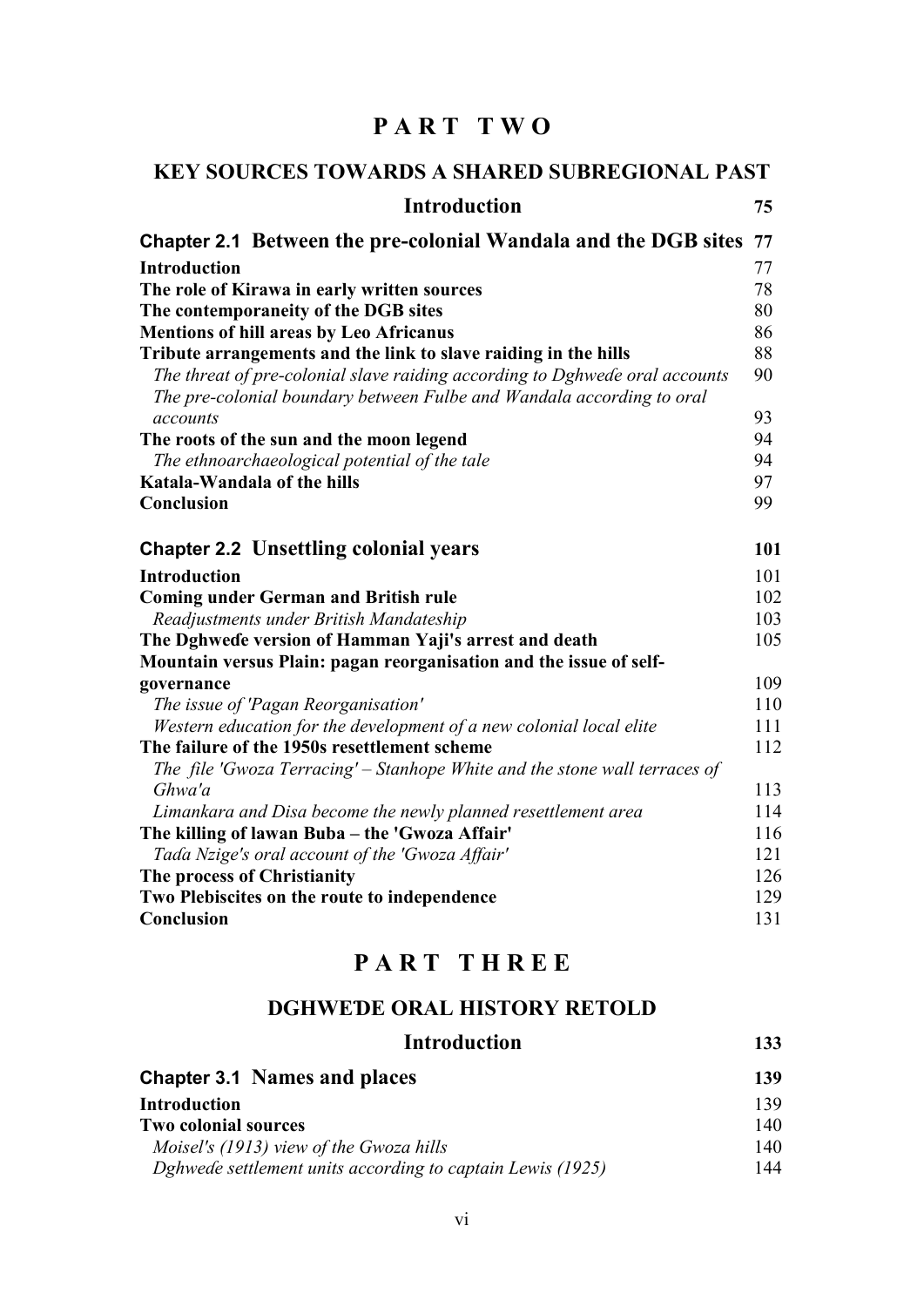| List of Names and places according to 1994 settlement survey and oral |     |
|-----------------------------------------------------------------------|-----|
| history                                                               | 146 |
| <b>Goze and Gharghuze</b>                                             | 147 |
| Conclusion                                                            | 148 |
| <b>Chapter 3.2 Warfare and settlement history</b>                     | 151 |
| <b>Introduction</b>                                                   | 151 |
| War alliances between northern and southern Dghwede                   | 151 |
| The war between Gudule and Vaghagaya and/or Mughuze                   | 153 |
| War with the 'Matakam' (Mafa) and others                              | 154 |
| Conclusion                                                            | 155 |
| Chapter 3.3 The Tur tradition in its wider subregional context        | 157 |
| <b>Introduction</b>                                                   | 157 |
| The Tur tradition deriving from Mbra across the Gwoza hills           | 158 |
| Migratory traditions and the proximity of the DGB sites               | 160 |
| The significance of the Godaliy tradition                             | 163 |
| 'Johode' as early arrival zone for migrants coming from 'Fitire'      | 164 |
| Conclusion                                                            | 166 |
| <b>Chapter 3.4 The Dghwede house of Mbra</b>                          | 169 |
| <b>Introduction</b>                                                   | 170 |
| Difficulties in compiling a Dghwede lineage tree                      | 171 |
| The three 'brothers' or four 'sons' of Dghwede-Mbra                   | 171 |
| The Mughuze-Ruwa                                                      | 173 |
| Vaghagaya                                                             | 175 |
| Pre-Korana lineage groups                                             | 179 |
| Kwalika and its possible link to the Dagha of Kadzgwara descent       | 179 |
| Thakara of Ghwa'a                                                     | 181 |
| Conclusion                                                            | 183 |
| <b>Chapter 3.5 About outsiders as founders</b>                        | 185 |
| <b>Introduction</b>                                                   | 185 |
| <b>Hembe and Mughuze</b>                                              | 186 |
| The story of the founding ancestor of the Zelidva                     | 188 |
| <b>Similarities and differences</b>                                   | 190 |
| Conclusion                                                            | 190 |
| <b>Chapter 3.6 Relations and relationships</b>                        | 193 |
| <b>Introduction</b>                                                   | 193 |
| A provisional list of social relationship terms                       | 195 |
| <b>Clan and lineage groups</b>                                        | 196 |
| Exogamous clans and lineages according to Mathews (1934)              | 197 |
| Exogamy rules                                                         | 198 |
| Generational grouping and other family connections                    | 200 |
| A Dghwede model of local group formation                              | 203 |
| Conclusion                                                            | 205 |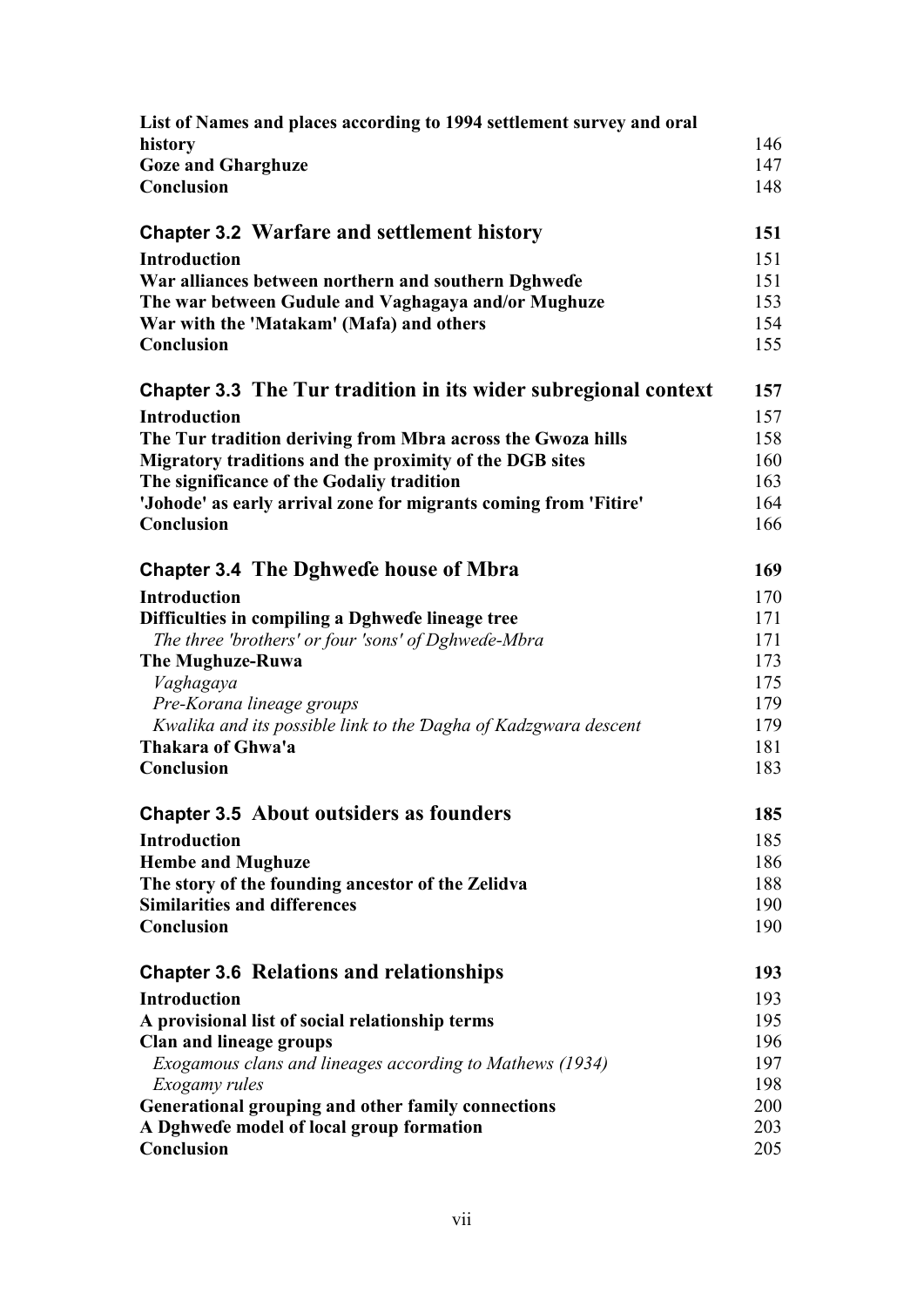| <b>Chapter 3.7 Specialist lineage groups</b>                              | 207 |
|---------------------------------------------------------------------------|-----|
| <b>Introduction</b>                                                       | 207 |
| Alternatives of specialist lineage descent through Wasa and Tasa          | 208 |
| The Dagha the peacemaker lineage according to Baba Musa                   | 209 |
| Amuda and Cissus quadrangularis as divine food                            | 211 |
| How the Gazhiwe became cornblessers of Dghwede                            | 212 |
| Ritual experts can have specific vulnerabilities                          | 213 |
| Dagha and Gaske past and now                                              | 214 |
| Conclusion                                                                | 215 |
| <b>Chapter 3.8 Interacting with the seasons</b>                           | 217 |
| <b>Introduction</b>                                                       | 217 |
| The bi-annual calendrical cycle                                           | 218 |
| The labour-intensive phases of the agricultural year and the lunar months | 222 |
| The seven moon phases and the days of the week                            | 223 |
| Two field accounts about interacting with the seasons                     | 224 |
| Bulama Ngatha's description of the bi-annual calendar                     | 224 |
| Rainmaker Ndruwe Dzuguma about his seasonal activities                    | 229 |
| Rainy and dry season in cultural-historical perspective                   | 232 |
| Locality aspects of the Dghwede ritual cycle                              | 234 |
| Conclusion                                                                | 235 |
| <b>Chapter 3.9 Distribution and custodianship of local shrines</b>        | 237 |
| <b>Introduction</b>                                                       | 237 |
| <b>Types of shrines</b>                                                   | 238 |
| The meaning of khalale (lineage shrine)                                   | 239 |
| Example of the Vaghagaya lineage shrine                                   | 240 |
| The sequence goes from the house to the group site                        | 242 |
| List of thaghaya (seventh born) as custodians across Dghwede              | 243 |
| List of places of ritual function across Dghwede                          | 244 |
| Conclusion                                                                | 246 |
| <b>Chapter 3.10 Working the terraced land</b>                             | 249 |
| <b>Introduction</b>                                                       | 249 |
| <b>General model of Dghwede farm layout</b>                               | 249 |
| <b>Terraces and soils</b>                                                 | 254 |
| Men and women and other arrangements                                      | 256 |
| Not only was the making of agricultural tools essential                   | 259 |
| The importance of livestock                                               | 261 |
| John Zakariya (2006) about changes in local resource management           | 264 |
| Livestock keeping past and present                                        | 264 |
| Leasing out of land to pay a son's bridewealth                            | 264 |
| Trees could be leased out as well                                         | 265 |
| A new system of short-leasing of land in the plains                       | 265 |
| Reversal of significance between the guinea corn and millet years         | 266 |
| List of useful trees                                                      | 267 |
| Euphorbia trees as fencing                                                | 272 |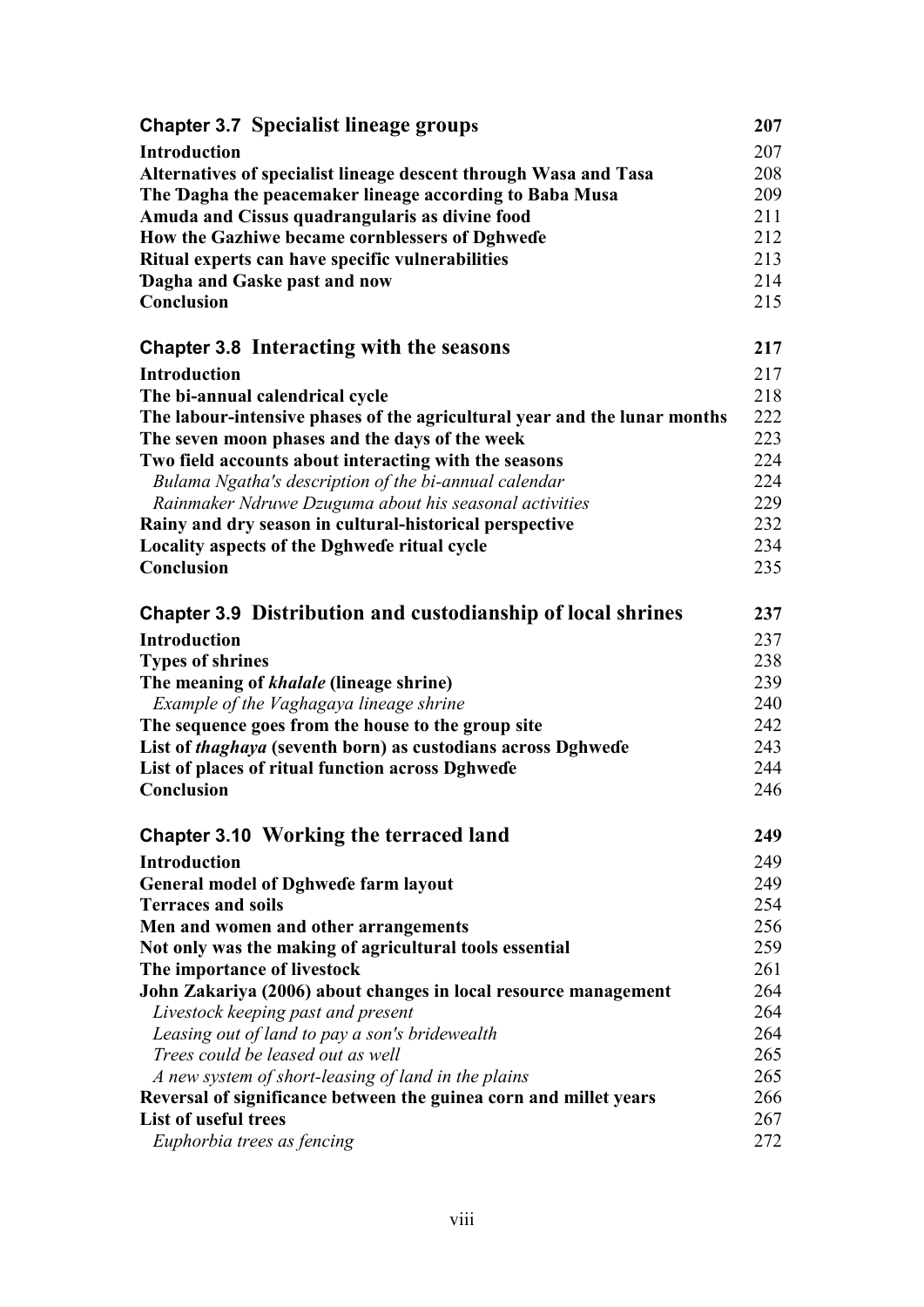| Useful grasses, weeds and vermin                                              | 272 |
|-------------------------------------------------------------------------------|-----|
| Useful grasses                                                                | 273 |
| A list of weeds                                                               | 274 |
| A list of vermin in Dghwede                                                   | 275 |
| Medicine to increase the yield of crops and domestic animals                  | 276 |
| Conclusion                                                                    | 277 |
| <b>Chapter 3.11 The architecture of a traditional house</b>                   | 279 |
| <b>Introduction</b>                                                           | 279 |
| The landscaped terrain of a settlement                                        | 280 |
| Standardised ground plan of a Dghwede house                                   | 283 |
| Various views of the functional spaces around the outside of a house          | 286 |
| Orientation and clustering of traditional Dghwede houses on a hillside in     |     |
| Dzga                                                                          | 288 |
| 'Stomach' and 'bed' of <i>thala</i> between central passageway and front wall | 290 |
| The foundation stones of the upper passageway, child's room and kitchens      | 294 |
| The lower and the upper room complex with animal sheds attached               | 298 |
| The backyard and the miniature ancestor rooms                                 | 303 |
| Conclusion                                                                    | 304 |
| Chapter 3.12 Ritual aspects of the house as a place of worship                | 307 |
| <b>Introduction</b>                                                           | 307 |
| 3D ground plan of a traditional house                                         | 308 |
| The three ancestor stones are found in every traditional house                | 311 |
| Pots and people in the context of har ghwe and har jije                       | 315 |
| Why ritual beer pots (tughdhe) had small apertures                            | 320 |
| Types of ritual pots found in a traditional Dghwede house                     | 322 |
| The ritual significance of the loft (gude) above the lower room of the first  |     |
| wife                                                                          | 329 |
| Har gwazgafte - slaughtering a he-goat for divinity before threshing guinea   |     |
| corn                                                                          | 330 |
| <b>About the use of rainstones</b>                                            | 335 |
| Conclusion                                                                    | 338 |
|                                                                               |     |
| Chapter 3.13 The Dghwede bull festival (har daghile)                          | 341 |
| <b>Introduction</b>                                                           | 341 |
| The ritual place of <i>thagla</i> (harvest festival)                          | 344 |
| Bull festival among Dghwede neighbours and its wider subregional              |     |
| complexities                                                                  | 346 |
| Legend of how Gudule was banned from rainmaking and its ritual                |     |
| implications                                                                  | 349 |
| <b>Typical performance elements of the bull festival in Gudule</b>            | 352 |
| How the bull festival travelled in Dghwede and beyond                         | 356 |
| Conclusion                                                                    | 359 |
| Chapter 3.14 Becoming an accomplished male (dzum zugune)                      | 361 |
| <b>Introduction</b>                                                           | 361 |
| The four stages of $dzum zugune - a$ reconstructed field summary from 1996    | 363 |
| Documentation of places and material culture linked to <i>dzum zugune</i>     | 366 |
|                                                                               |     |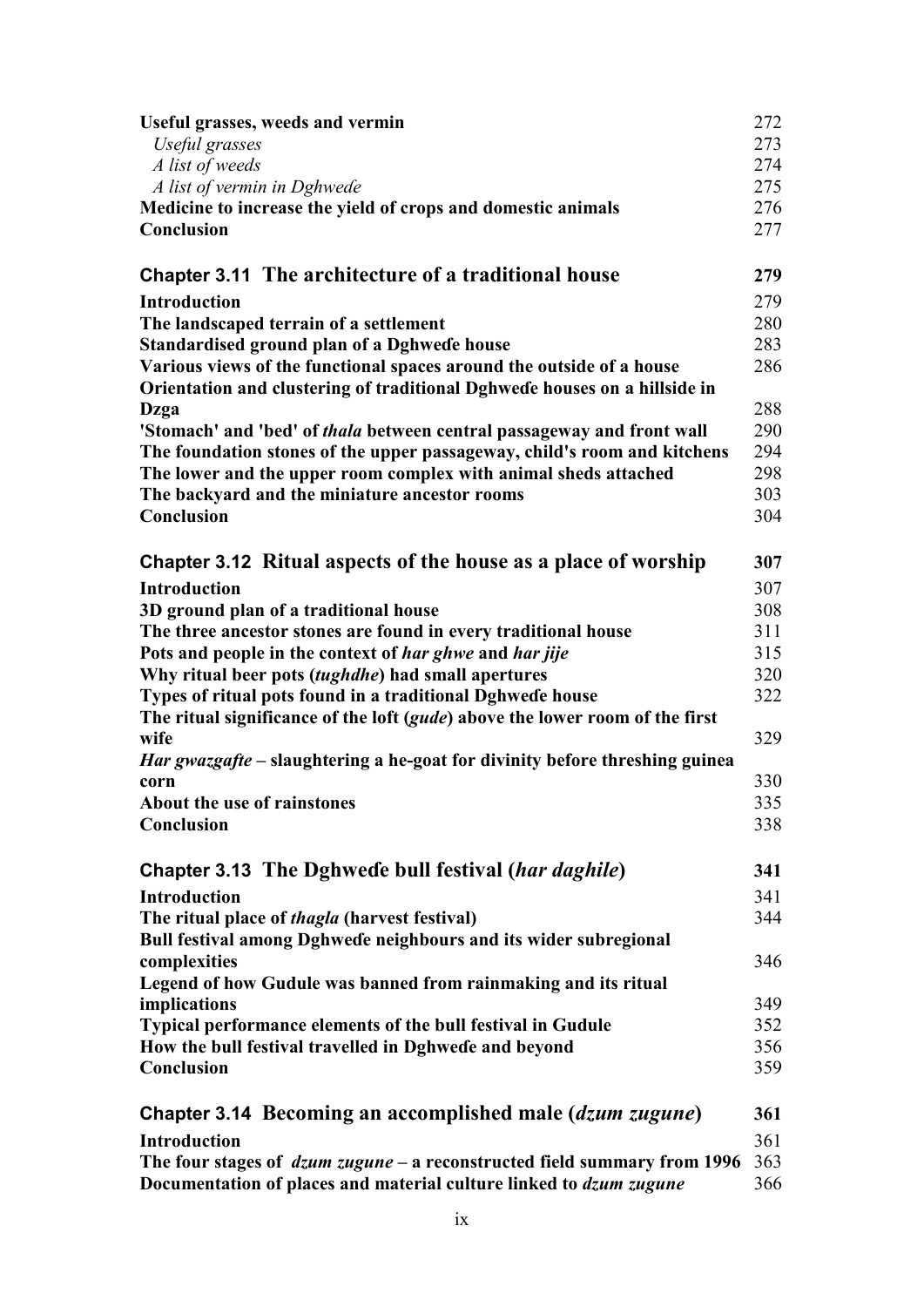| Illustration of dress and body adornment plus other items used for dzum zugune 368 |     |
|------------------------------------------------------------------------------------|-----|
| Discussion of dress codes and other performance elements of <i>dzum zugune</i>     | 384 |
| Discussion of the first stage (ngwa hamtiwe)                                       | 385 |
| Discussion of the second stage (ngwa garda and ngwa kwalanglanga)                  | 386 |
| Discussion of the third stage (ngwa yiye)                                          | 389 |
| Discussion of the fourth and final stage (bak zalika)                              | 392 |
| Open questions arising from our oral sources in relation to the role of            |     |
| Gudule                                                                             | 393 |
| Comparison of the equivalent of dzum zugune among the Dghwede                      |     |
| neighbours                                                                         | 397 |
| From traditional to modern – socio-economic changes and crisis                     |     |
| management                                                                         | 401 |
| Conclusion                                                                         | 405 |
|                                                                                    |     |
| Chapter 3.15 Dghwede ideas around existential personhood                           |     |
|                                                                                    | 409 |
| Introduction                                                                       | 409 |
| Reconstructing Dghwede ideas around the structure of the mind                      | 410 |
| Vulnerability to witchcraft and sorcery in the light of opposing character         |     |
| traits                                                                             | 413 |
| The transformational aspect of existential personhood beyond humans                | 418 |
| Proclaiming innocence by individuals accused of sorcery or witchcraft in the       |     |
| past                                                                               | 419 |
| Conclusion                                                                         | 421 |
|                                                                                    |     |
| Chapter 3.16 Localisted flat-earth worldview and cosmology                         | 423 |
| <b>Introduction</b>                                                                | 423 |
| This world (luwa) as a mountainous disc with a hard sky above (ghaluwa)            | 424 |
| Tale of how stones stopped being main source of food after arrival of guinea       |     |
| corn                                                                               | 429 |
|                                                                                    | 433 |
| Dghwede ideas around the concept of a Supreme Being (gwazgafte)<br>Conclusion      | 435 |
|                                                                                    |     |
|                                                                                    |     |
| Chapter 3.17 The importance of Durghwe as a mountain shrine                        | 439 |
| <b>Introduction</b>                                                                | 439 |
| Photographs I took to document the various aspects of Durghwe                      | 440 |
| A cartographic reconstruction of its possible visibility by Barth in June 1851     | 443 |
| Zakariya Kwire and dada Dga of Ghwa'a explain                                      | 448 |
| The cosmological architecture of Durghwe                                           | 452 |
| Conclusion                                                                         | 455 |
|                                                                                    |     |
| Chapter 3.18 The significance of the seventh and the eighth-born                   |     |
|                                                                                    |     |
| child                                                                              | 457 |
| <b>Introduction</b>                                                                | 457 |
| The Dghwede naming tradition                                                       | 458 |
| The seventh born and the system of inheritance                                     | 461 |
| The ritual responsibilities of the seventh born                                    | 464 |
| From infanticide to adoption                                                       | 465 |
| The lucky and the unlucky ones                                                     | 467 |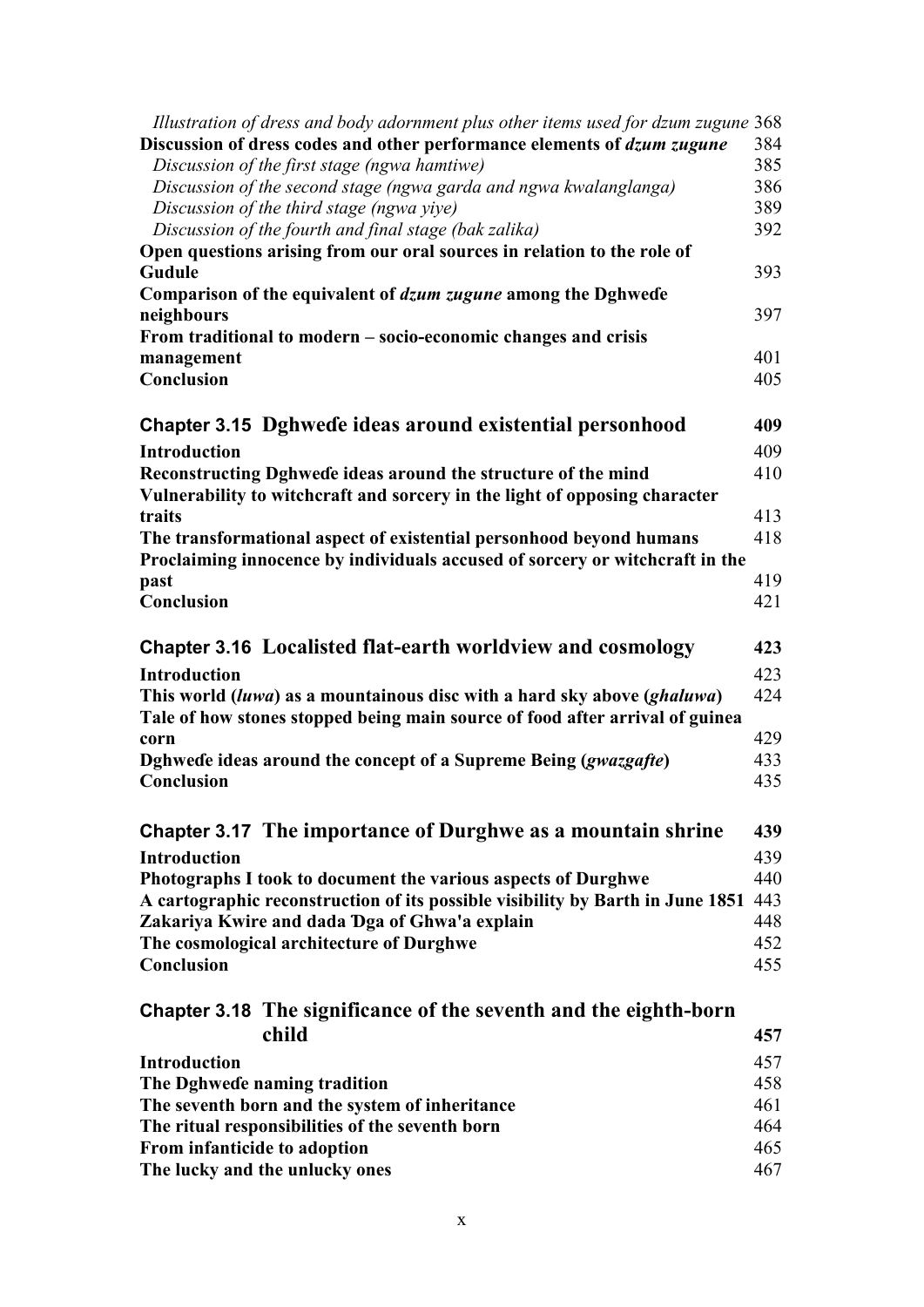| Seventh-born and eighth-born traditions among neighbours of the Dghwede 468<br>Conclusion | 470 |
|-------------------------------------------------------------------------------------------|-----|
| Chapter 3.19 The birth of twins and ideas around conception                               | 473 |
| <b>Introduction</b>                                                                       | 473 |
| Dada Dukwa on the birth of twins                                                          | 473 |
| Triplets or any other way of being born differently                                       | 480 |
| Dada Dga about Dghwede ideas around conception                                            | 481 |
| Conclusion                                                                                | 484 |
| <b>Chapter 3.20 Past ways of marrying in Dghwede</b>                                      | 487 |
| <b>Introduction</b>                                                                       | 487 |
| Three ways of marrying in Dghwede according to John Zakariya                              | 489 |
| John's description of the various ritual steps of marrying in the past                    | 491 |
| Conclusion                                                                                | 496 |
| Chapter 3.21 Two ways of decision making in Dghwede of the                                |     |
| past                                                                                      | 499 |
| <b>Introduction</b>                                                                       | 499 |
| The power of majority (gadghale)                                                          | 500 |
| Divination as traditional method of decision making                                       | 505 |
| Conclusion                                                                                | 512 |
| Chapter 3.22 On symbolic classification and the classification of<br>things               | 515 |
| <b>Introduction</b>                                                                       | 515 |
| On Dghwede symbolic classification and Mafa ritual counting                               | 516 |
| The classification of living and non-living things and shades of colours                  | 519 |
| Conclusion                                                                                | 523 |
| Chapter 3.23 Ritual density and the role of Cissus                                        |     |
| quadrangularis                                                                            | 525 |
| <b>Introduction</b>                                                                       | 525 |
| Varieties and ownership of Cissus quadrangularis (vavanza)                                | 526 |
| The concept of <i>man skwe</i> and its potential ritual implications                      | 533 |
| Conclusion                                                                                | 536 |
| <b>GENERAL CONCLUSION</b>                                                                 | 539 |
| <b>BIBLIOGRAPHY</b>                                                                       | 549 |
| <b>Published and unpublished works</b>                                                    | 549 |
| <b>Archival materials</b>                                                                 | 554 |
| List of quoted oral protagonists from Dghwede (1995-2010)                                 | 555 |
| A glossary of key Dghwede expressions used in this book                                   | 557 |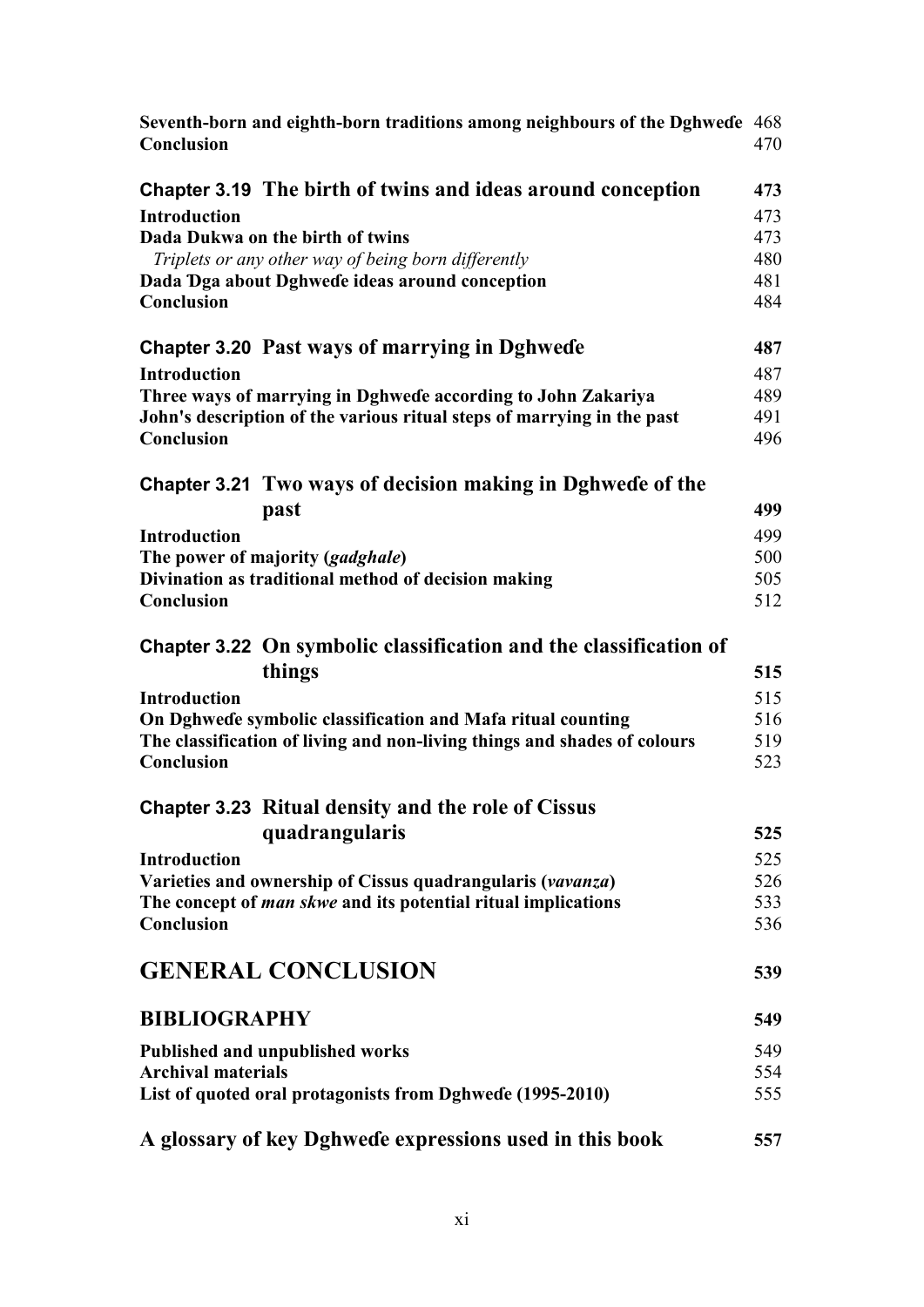### **Preface**

*Azaghvana* means 'I say!' in the Dghweɗe language, and this statement in the way it was expressed was also used to refer to the Dghweɗe as distinct ethnolinguistic group. The subtitle 'A fragmentary history of the Dghweɗe of the Mandara Mountains' implies that we are putting our Dghweɗe protagonists at the centre of the ethnographic narrative while writing their history from the grassroots, and at the same time our aim is to embed their oral historical perspective into the wider subregion of the northwestern Mandara Mountains. My ethnographic work began in 1981 among the Mafa on the Cameroonian side of the wider subregion, and in 1994 I started working in the Gwoza hills and lived among the Dghweɗe, but withdrew in 2010 because terrorists of Boko Haram had invaded their mountain homeland. This led to the death of many and destroyed their collective memories as montagnards. Between 2012 and 2016 many of my Dghweɗe friends fled the mountains and adjacent plains. They now live in refugee camps or are trying to rebuild their lives elsewhere, while the Gwoza hills remain too unsafe to return and conditions of life there have changed beyond recognition.

It was due to witnessing the destruction of the Dghweɗe culture before my eyes that I decided to write this book from a personal perspective. I had already made several attempts to write about the Dghweɗe and what I knew about the ethnography of the Gwoza hills in general, but I felt a growing sense of dissatisfaction in not putting my Dghweɗe friends at the centre of it. There was also the critique I have harboured for quite some time about ethnographic writing in general, which is in my view the increasing tendency of ethnographers to enjoy writing for each other more than translating and discussing the oral testimonies of their protagonists. This led me to imagine how the Dghweɗe as survivors and future historians of their past would want me to write. In the course of my quest for such proclaimed authenticity I felt increasingly inadequate but decided to see it through. The result is this fragmentary narrative which also aims to fill a regional gap, and my only defence is that I have been doing crossborder fieldwork in the area for several decades.

In 2003 I published *The Way of the Beer,* a work about the Cameroonian side of the mountains, which is a re-enactment of history through rituals carried out among the Mafa who are also terrace farmers of the Mandara Mountains. The Mafa are the immediate neighbours of the Dghweɗe and I was very interested in how their ritual culture could be read as oral history. In 1994 I was awarded a grant by the German Research Foundation (DFG) to begin ethnographic work in the Gwoza hills, because as a result of colonial history they had been neglected by ethnographers. In Part One we present a summary of the ethnographic survey I made at that time, and introduce the reader to how I experienced the Gwoza hills before the occupation of Boko Haram. In Part Two we learn that the Dghweɗe massif, with Ghwa'a at its centre, was once an early arrival zone from where other groups evolved. The pre-colonial past of the Gwoza hills also includes Kirawa as the first capital of the Wandala, but we also consider the stone ruins of the DGB site in the Mafa area to be part of the wider subregion. In the chapter on colonial history we present the Gwoza hills as an Unsettled District under British indirect rule, where a conflict emerged between the Dghweɗe and the new colonial elite in Gwoza town who wanted to bring about their downhill migration.

Part Three presents Dghweɗe oral culture by contextualising fragments of their history with what we learned in Part One and Part Two, and also by ethnographically connecting the Gwoza hills with the rest of the Mandara Mountains. We achieve this by contextualising Ghwa'a, as early arrival zone from Tur, with similar south-to-north migratory traditions of the wider subregion, which includes migratory traditions of the Mafa from the DGB area. Throughout Part Three we present the interconnected ethnographic fragments from Dghweɗe with the aim of forming a shared history from the grassroots, and critically underpin the perspective of our oral protagonists with paleoclimatic and other early key sources. By examining our source material along the lines of a narrative of a pre-Copernican worldview we reconstruct the Dghweɗe way of life as a sophisticated historical achievement in which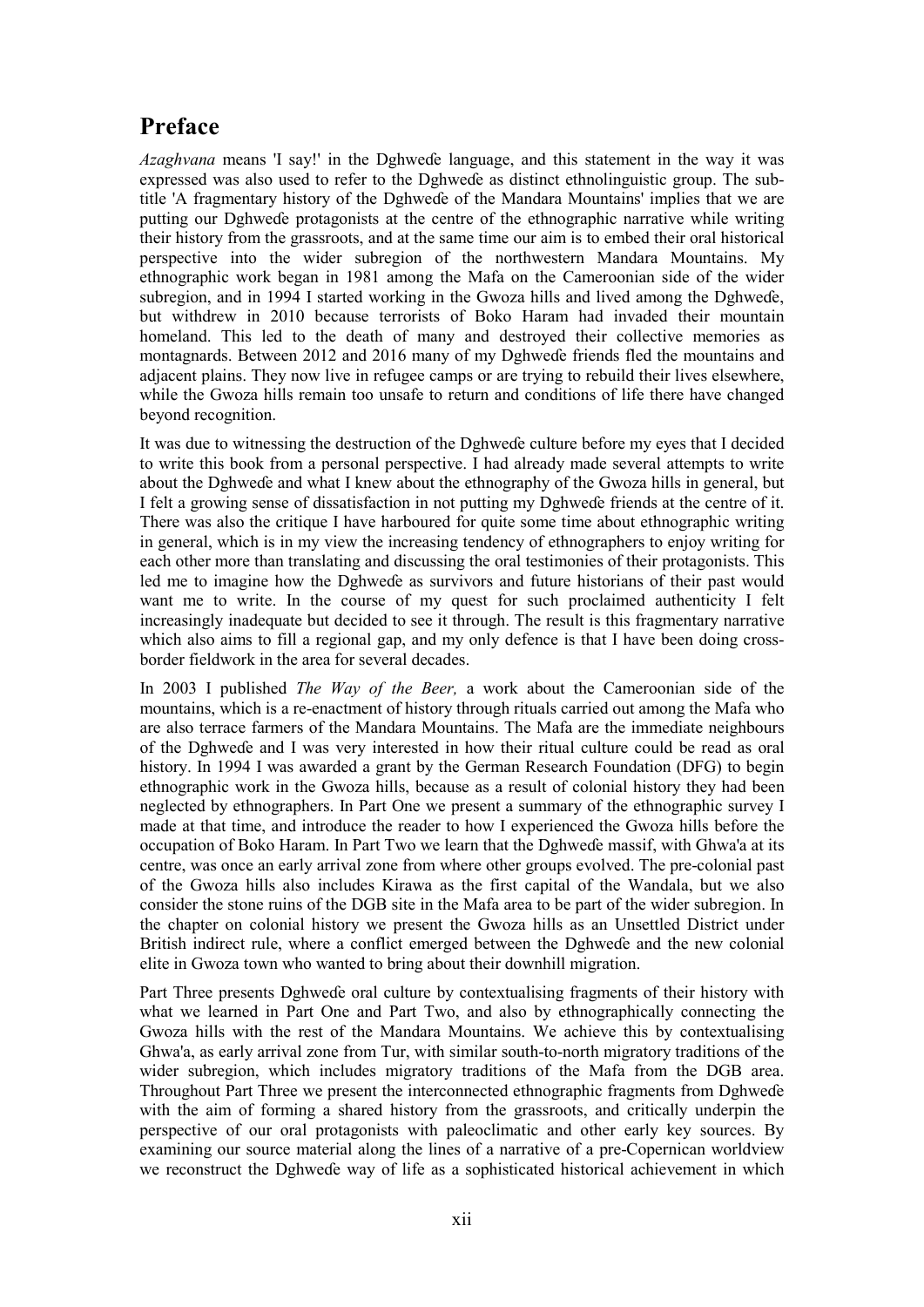sustainable food production was central. The terrace farming strategies of this key group of the semi-arid most northern part of the Mandara Mountains were indeed unique.

Perhaps one of the most unique features of Dghweɗe terrace culture of the past is revealed in our reconstruction of adult initiation, a tradition that had ended by the late 1930s. It shows how important it was to have a system of emergency food storage ritually embedded in the culture and that it was dependent on alliances formed along kindred ties. Another aspect is the complexity of cyclical rituals linked to the seasons, which was a consequence of the high population density necessary for the labour-intensive farming system. We will show how the chemical fertiliser promoted during colonial times to replace the traditional animal manure eventually led to a reduction of ritual density. Guinea corn (sorghum), alternating with millet and beans as part of the subsistence economy of crop rotation, had the greatest cosmological significance, but the guinea-corn year lost its bi-annual ritual importance and farming for a modern market economy increasingly took over.

The terrace fields connected to the farmsteads had been manured with animal dung over the generations, a practice deeply embedded in their cosmological way of thinking. This was manifested for instance in the rainmaking and cornblessing rituals as 'blessings from above and below this world', and every guinea-corn year the travelling bull festival also ritually renewed the peaceful unity of Dghweɗe. Dghweɗe cosmology was very localised however, and the family ancestors who had kept the land fertile and passed on their practice were imagined to also exist locally in multiple mirror worlds below this world. We will see how the Dghweɗe concept of socio-economic reproduction can be connected to their cosmographic view of the world which also had a gender aspect, and this will be illustrated in the vernacular stone architecture we have reconstructed in great detail. The Dghweɗe also believed in the communal reincarnation of twins, and there were rituals in which twins were brought into the house after birth by their former parents who had been identified by means of divination.

Mountain tops visible from afar were important cosmographic manifestations, and we will describe the role of Durghwe, the most northerly rain shrine of the Mandara Mountains, which was ritually linked to Ghwa'a as the early arrival zone from Tur. Its three rock pillars were seen as three granaries and each pillar was said to represent one of the three neighbouring ethnic groups. Durghwe also played a regional role in crisis situations, and in late pre-colonial times the Dghweɗe of Ghwa'a held the custodianship for such regional demands. We will also show that in pre-colonial times ethnicity was most likely not the main factor behind the idea of Dghweɗe belonging. This was connected with the high population density needed for the continuation of terrace farming, which led to frequent population pressure and changes in terms of local group formation. We suggest that the locality aspect of the dense ritual culture might have led to kindred alliances across neighbourhoods, and that perhaps a shared language played a stronger cohesive role than clan and lineage membership.

There are many more complexities of Dghweɗe culture we will describe, explore and illustrate, by relying primarily on the interpretation of our oral protagonists rather than on preconceived ethnographic theory. However we will use my ethnographic research among the Mafa of Gouzda and Moskota for comparison, to contrast some of the Dghweɗe cultural variations. We will also point out the many shortcomings in my own ethnographic research, the full extent of which I did not realise a couple of years ago when I started to write this book. This means that writing it has also been a learning process for myself as area specialist of the northwestern Mandara Mountains, and by openly admitting this I encourage the reader to be critical of my interpretations and conclusions. I nevertheless hope that I have managed to present this fragmentary history of Dghweɗe culture as a valuable contribution, for the Dghweɗe themselves and also to fill a gap in wider regional knowledge. The Gwoza hills have been neglected by ethnographers for far too long, and reconstructing the past Dghwede way of life from oral testimonies will not only serve Dghweɗe survivors but also future historians who are interested in the Mandara Mountains in their geographical entirety.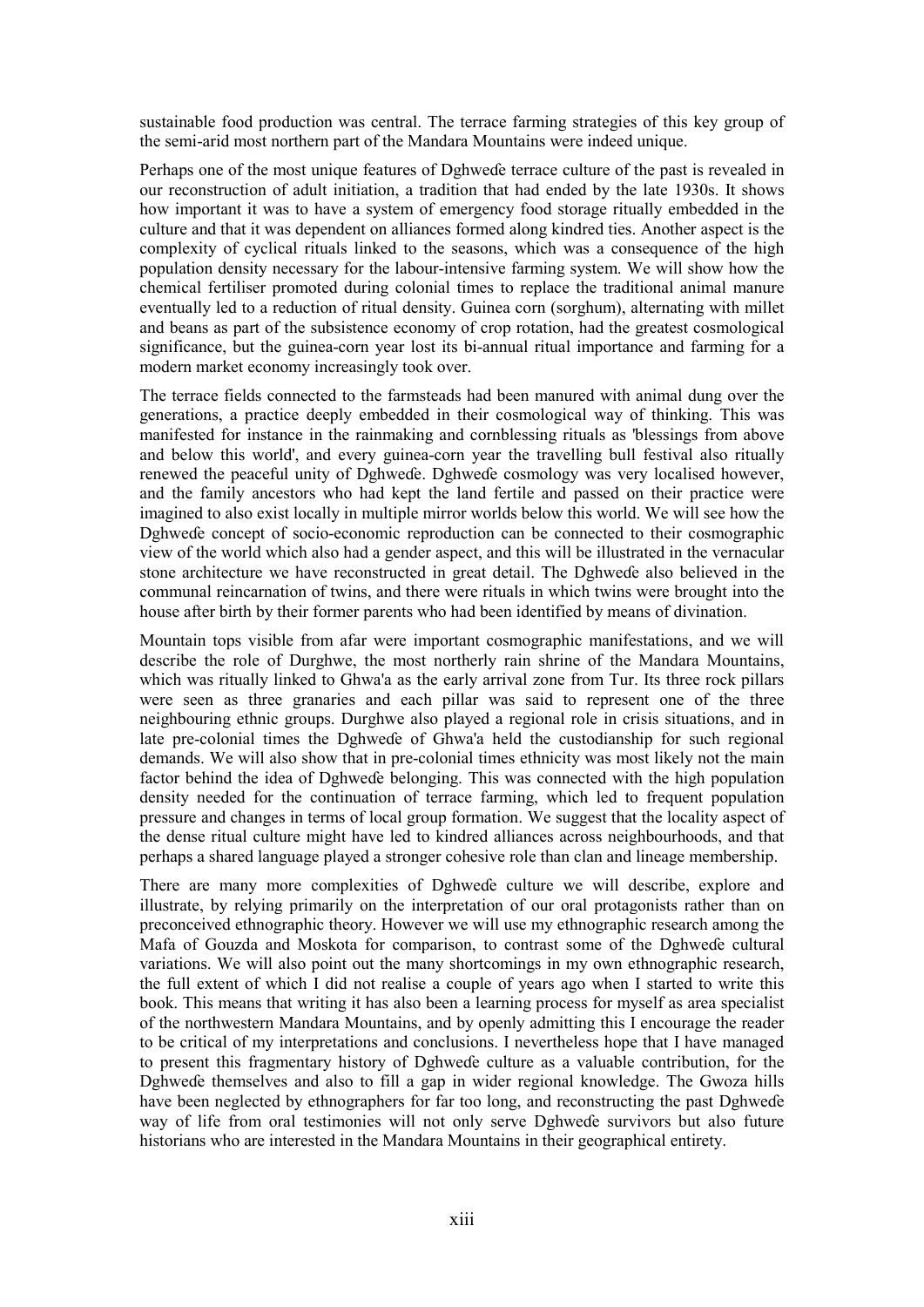

Figure 1 gives an overview of the wider region, showing the Mandara Mountains situated between the Benue river in the south and Lake Chad in the north. We recognise the international border cutting across the mountains, separating northeastern Nigeria from the far north of Cameroon. We can see how the Gwoza hills are sandwiched between the DGB stone ruins and Kirawa, the former ancient capital of the Wandala state. We see the main massif of the Mandara Mountains running from north to south on the Cameroonian side, while the Gwoza hills form the top end of that massif, reaching like a peninsular into the semi-arid northern plain in the direction of the increasingly shrinking southern shores of Lake Chad.